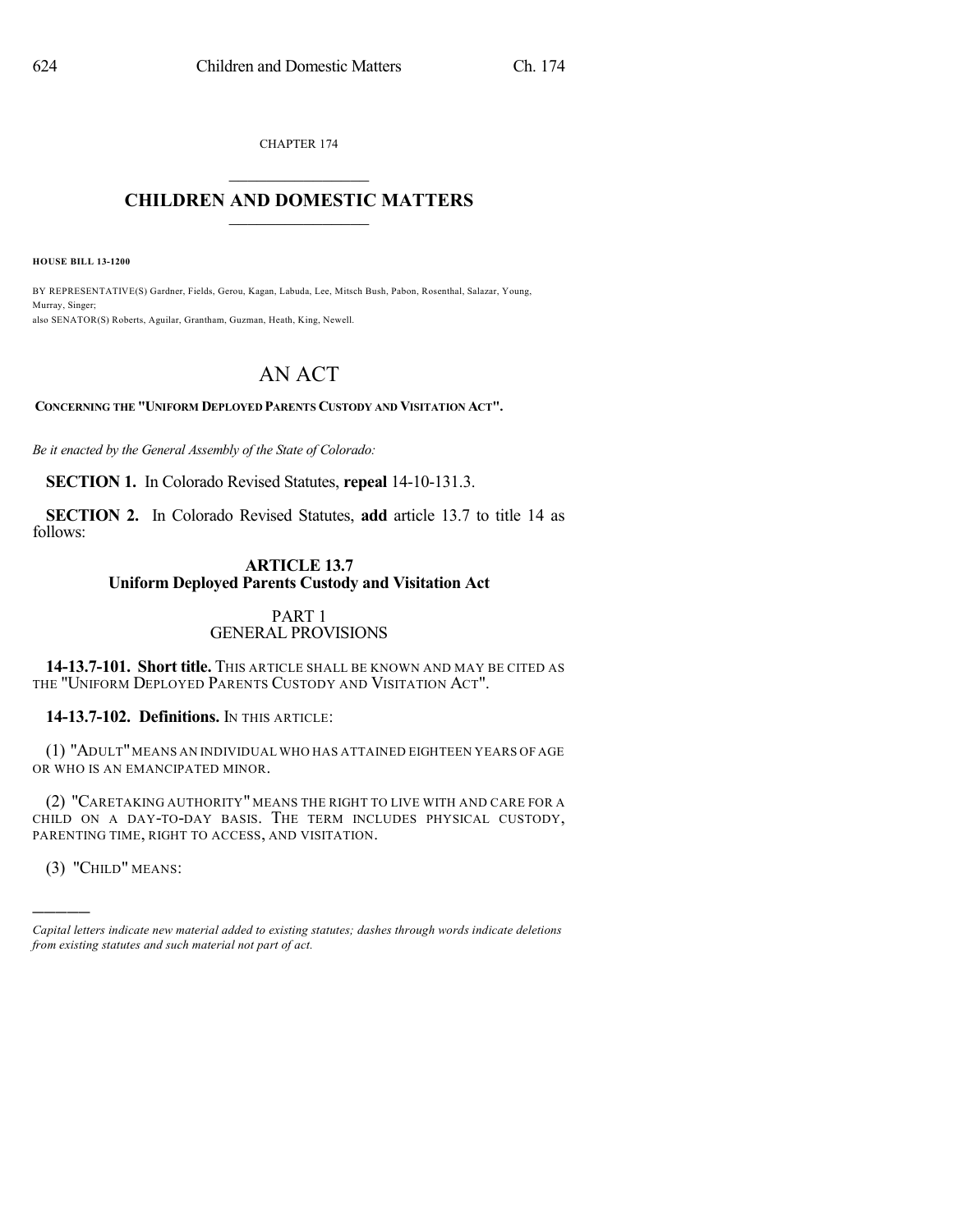(a) AN UNEMANCIPATED INDIVIDUAL WHO HAS NOT ATTAINED EIGHTEEN YEARS OF AGE; OR

(b) AN ADULT SON OR DAUGHTER BY BIRTH OR ADOPTION, OR UNDER LAW OF THIS STATE OTHER THAN THIS ARTICLE, WHO IS THE SUBJECT OF A COURT ORDER CONCERNING CUSTODIAL RESPONSIBILITY.

(4) "COURT" MEANS A TRIBUNAL, INCLUDING AN ADMINISTRATIVE AGENCY, AUTHORIZED UNDER LAW OF THIS STATE OTHER THAN THIS ARTICLE TO MAKE, ENFORCE, OR MODIFY A DECISION REGARDING CUSTODIAL RESPONSIBILITY.

(5) "CUSTODIAL RESPONSIBILITY" INCLUDES ALL POWERS AND DUTIES RELATING TO CARETAKING AUTHORITY AND DECISION-MAKING AUTHORITY FOR A CHILD. THE TERM INCLUDES PHYSICAL CUSTODY, LEGAL CUSTODY, PARENTING TIME, RIGHT TO ACCESS, VISITATION, AND AUTHORITY TO GRANT LIMITED CONTACT WITH A CHILD.

(6) "DECISION-MAKING AUTHORITY" MEANS THE POWER TO MAKE MAJOR DECISIONS REGARDING A CHILD, INCLUDING DECISIONS REGARDING THE CHILD'S EDUCATION, RELIGIOUS TRAINING, HEALTH CARE, EXTRACURRICULAR ACTIVITIES, AND TRAVEL. THE TERM DOES NOT INCLUDE THE POWER TO MAKE DECISIONS THAT NECESSARILY ACCOMPANY A GRANT OF CARETAKING AUTHORITY.

(7) "DEPLOYING PARENT" MEANS A SERVICE MEMBER WHO IS DEPLOYED OR HAS BEEN NOTIFIED OF IMPENDING DEPLOYMENT AND IS:

(a) APARENT OF A CHILD UNDER LAW OF THIS STATE OTHER THAN THIS ARTICLE; OR

(b) AN INDIVIDUAL WHO HAS CUSTODIAL RESPONSIBILITY FOR A CHILD UNDER LAW OF THIS STATE OTHER THAN THIS ARTICLE.

(8) "DEPLOYMENT" MEANS THE MOVEMENT OR MOBILIZATION OF A SERVICE MEMBER FOR MORE THAN NINETY DAYS BUT LESS THAN EIGHTEEN MONTHS PURSUANT TO UNIFORMED SERVICE ORDERS THAT:

(a) ARE DESIGNATED AS UNACCOMPANIED;

(b) DO NOT AUTHORIZE DEPENDENT TRAVEL; OR

(c) OTHERWISE DO NOT PERMIT THE MOVEMENT OF FAMILY MEMBERS TO THE LOCATION TO WHICH THE SERVICE MEMBER IS DEPLOYED.

(8.5) "DEPLOYMENT ORDER" MEANS A RECORD PROVIDED BY A UNIFORMED SERVICE TO A SERVICE MEMBER DIRECTING A DEPLOYMENT.

(9) "FAMILY MEMBER"MEANS A SIBLING, AUNT, UNCLE, COUSIN, STEPPARENT, OR GRANDPARENT OF A CHILD OR AN INDIVIDUAL RECOGNIZED TO BE IN A FAMILIAL RELATIONSHIP WITH A CHILD UNDER LAW OF THIS STATE OTHER THAN THIS ARTICLE.

(10) "LIMITED CONTACT" MEANS THE AUTHORITY OF A NONPARENT TO VISIT A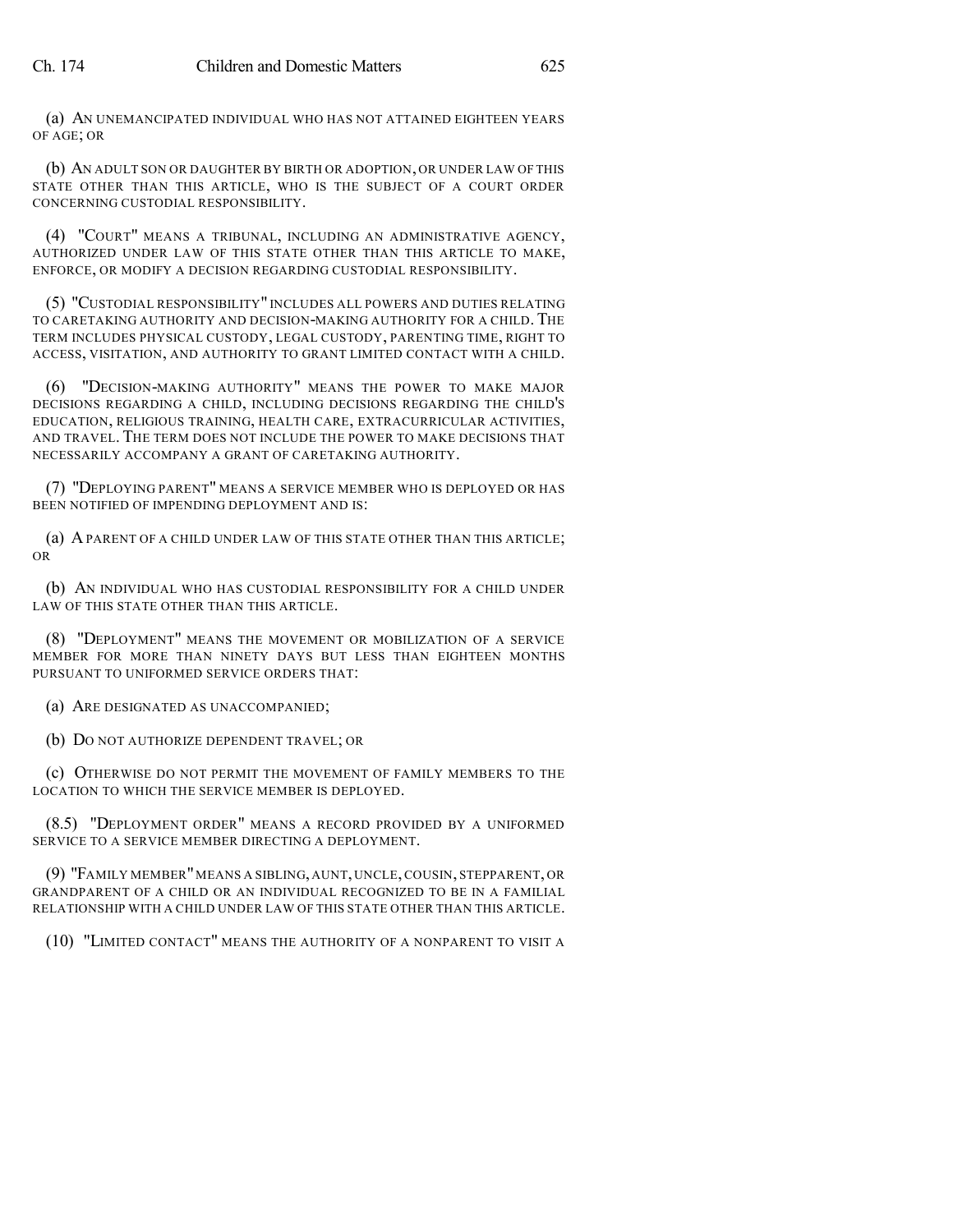CHILD FOR A LIMITED TIME. THE TERM INCLUDES AUTHORITY TO TAKE THE CHILD TO A PLACE OTHER THAN THE RESIDENCE OF THE CHILD.

(11) "NONPARENT"MEANS AN INDIVIDUAL OTHER THAN A DEPLOYING PARENT OR OTHER PARENT.

(12) "OTHER PARENT" MEANS AN INDIVIDUAL WHO, IN COMMON WITH A DEPLOYING PARENT, IS:

(a) APARENT OF A CHILD UNDER LAW OF THIS STATE OTHER THAN THIS ARTICLE; OR

(b) AN INDIVIDUAL WHO HAS CUSTODIAL RESPONSIBILITY FOR A CHILD UNDER LAW OF THIS STATE OTHER THAN THIS ARTICLE.

(13) "RECORD"MEANS INFORMATION THAT IS INSCRIBED ON A TANGIBLE MEDIUM OR THAT IS STORED IN AN ELECTRONIC OR OTHER MEDIUM AND IS RETRIEVABLE IN PERCEIVABLE FORM.

(14) "RETURN FROM DEPLOYMENT" MEANS THE CONCLUSION OF A SERVICE MEMBER'S DEPLOYMENT AS SPECIFIED IN UNIFORMED SERVICE ORDERS.

(15) "SERVICE MEMBER" MEANS A MEMBER OF A UNIFORMED SERVICE.

(16) "SIGN" MEANS, WITH PRESENT INTENT TO AUTHENTICATE OR ADOPT A RECORD:

(a) TO EXECUTE OR ADOPT WITH A TANGIBLE SYMBOL; OR

(b) TO ATTACH TO OR LOGICALLY ASSOCIATE WITH THE RECORD AN ELECTRONIC SYMBOL, SOUND, OR PROCESS.

(17) "STATE" MEANS A STATE OF THE UNITED STATES, THE DISTRICT OF COLUMBIA, PUERTO RICO, THE UNITED STATES VIRGIN ISLANDS, OR ANY TERRITORY OR INSULAR POSSESSION SUBJECT TO THE JURISDICTION OF THE UNITED STATES.

(18) "UNIFORMED SERVICE" MEANS:

(a) ACTIVE AND RESERVE COMPONENTS OF THE ARMY, NAVY, AIR FORCE, MARINE CORPS, OR COAST GUARD OF THE UNITED STATES;

(b) THE UNITED STATES MERCHANT MARINE;

(c) THE COMMISSIONED CORPS OF THE UNITED STATES PUBLIC HEALTH SERVICE;

(d) THE COMMISSIONED CORPS OF THE NATIONAL OCEANIC AND ATMOSPHERIC ADMINISTRATION OF THE UNITED STATES; OR

(e) THE NATIONAL GUARD OF A STATE.

**14-13.7-103. Reserved.**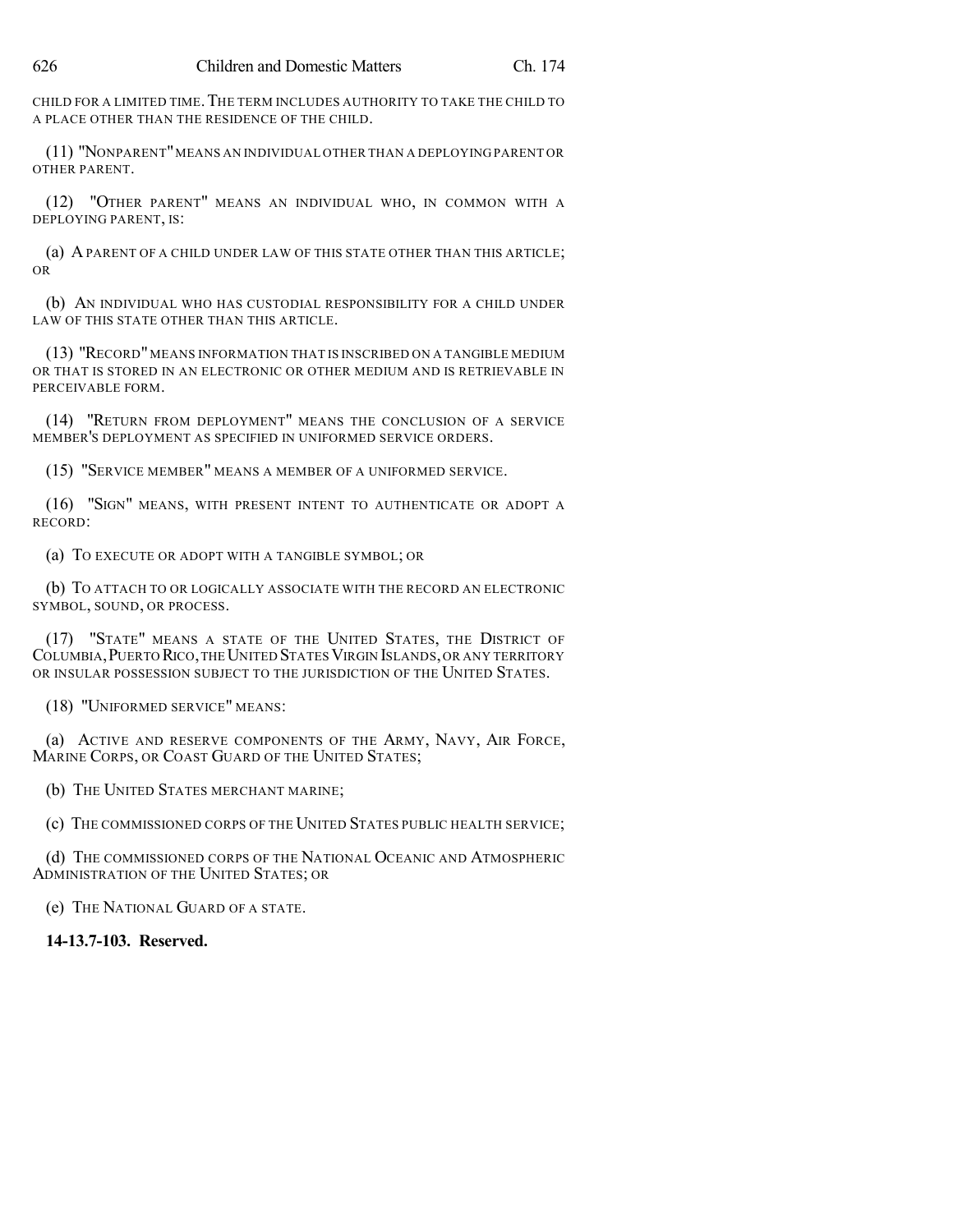**14-13.7-104. Jurisdiction.** (1) A COURT MAY ISSUE AN ORDER REGARDING CUSTODIAL RESPONSIBILITY UNDER THIS ARTICLE ONLY IF THE COURT HAS JURISDICTION UNDER ARTICLE 13 OF THIS TITLE.

(2) IF A COURT HAS ISSUED AN INTERIM ORDER REGARDING CUSTODIAL RESPONSIBILITY PURSUANT TO PART 3 OF THIS ARTICLE, THE RESIDENCE OF THE DEPLOYING PARENT IS NOT CHANGED BY REASON OF THE DEPLOYMENT FOR THE PURPOSES OF ARTICLE 13 OF THIS TITLE.

(3) IF A COURT HAS ISSUED A PERMANENT ORDER REGARDING CUSTODIAL RESPONSIBILITY BEFORE NOTICE OF DEPLOYMENT AND THE PARENTS MODIFY THAT ORDER TEMPORARILY BY AGREEMENT PURSUANT TO PART 2 OF THIS ARTICLE, THE RESIDENCE OF THE DEPLOYING PARENT IS NOT CHANGED BY REASON OF THE DEPLOYMENT FOR THE PURPOSES OF ARTICLE 13 OF THIS TITLE.

(4) IF A COURT IN ANOTHER STATE HAS ISSUED AN INTERIM ORDER REGARDING CUSTODIAL RESPONSIBILITY AS A RESULT OF IMPENDING OR CURRENT DEPLOYMENT, THE RESIDENCE OF THE DEPLOYING PARENT IS NOT CHANGED BY REASON OF THE DEPLOYMENT FOR THE PURPOSES OF ARTICLE 13 OF THIS TITLE.

(5) THIS SECTION DOES NOT PREVENT A COURT FROM EXERCISING EMERGENCY JURISDICTION UNDER ARTICLE 13 OF THIS TITLE.

**14-13.7-105. Notification required of deploying parent.** (1) EXCEPT AS OTHERWISE PROVIDED IN SUBSECTION (4) OF THIS SECTION AND SUBJECT TO SUBSECTION (3) OF THIS SECTION, IN CASES WHERE THERE HAS BEEN A PRIOR DETERMINATION OF CUSTODY,A DEPLOYINGPARENT SHALL NOTIFY IN A RECORD THE OTHER PARENT OF A PENDING DEPLOYMENT NOT LATER THAN TWELVE CALENDAR DAYS AFTER RECEIVING DEPLOYMENT ORDERS UNLESS REASONABLY PREVENTED FROM DOING SO BY THE CIRCUMSTANCES OF SERVICE. IF THE CIRCUMSTANCES OF SERVICE PREVENT GIVING NOTIFICATION WITHIN TWELVE CALENDAR DAYS, THE DEPLOYING PARENT SHALL GIVE THE NOTIFICATION AS SOON AS REASONABLY POSSIBLE.

(2) EXCEPT AS OTHERWISE PROVIDED IN SUBSECTION (4) OF THIS SECTION AND SUBJECT TO SUBSECTION (3) OF THIS SECTION, EACH PARENT SHALL PROVIDE IN A RECORD TO THE OTHER PARENT A PLAN FOR FULFILLING THAT PARENT'S SHARE OF CUSTODIAL RESPONSIBILITY DURING DEPLOYMENT. EACH PARENT SHALL PROVIDE THE PLAN AS SOON AS REASONABLY POSSIBLE AFTER NOTIFICATION OF DEPLOYMENT IS GIVEN UNDER SUBSECTION (1) OF THIS SECTION.

(3) IF A COURT ORDER CURRENTLY IN EFFECT PROHIBITS DISCLOSURE OF THE ADDRESS OR CONTACT INFORMATION OF THE OTHER PARENT, NOTIFICATION OF DEPLOYMENT UNDER SUBSECTION (1) OF THIS SECTION OR NOTIFICATION OF A PLAN FOR CUSTODIAL RESPONSIBILITY DURING DEPLOYMENT UNDER SUBSECTION (2) OF THIS SECTION MAY BE MADE ONLY TO THE ISSUING COURT. IF THE ADDRESS OF THE OTHER PARENT IS AVAILABLE TO THE ISSUING COURT, THE COURT SHALL FORWARD THE NOTIFICATION TO THE OTHER PARENT. THE COURT SHALL KEEP CONFIDENTIAL THE ADDRESS OR CONTACT INFORMATION OF THE OTHER PARENT.

(4) NOTIFICATION IN A RECORD UNDER SUBSECTION (1) OR (2) OF THIS SECTION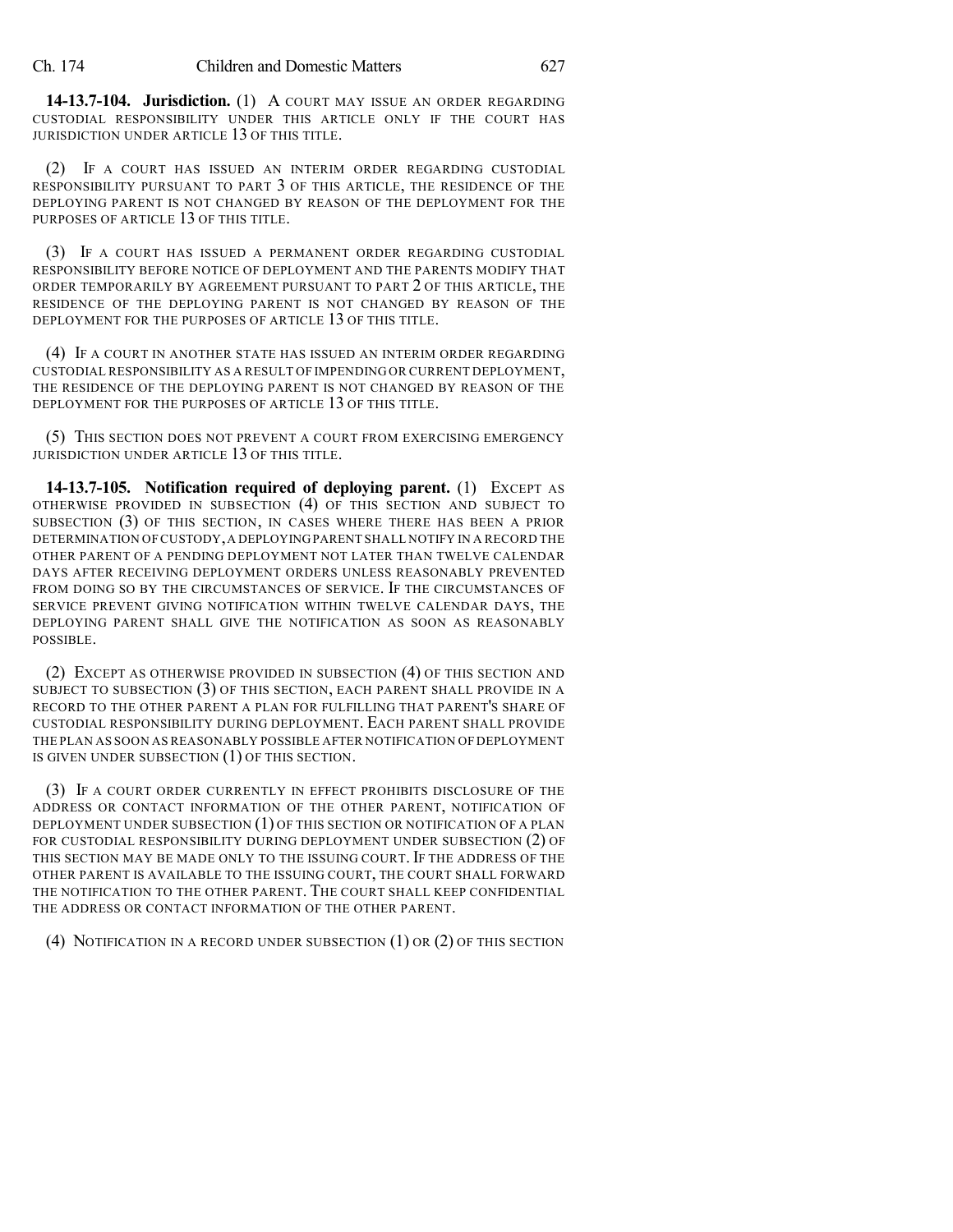IS NOT REQUIRED IF THE PARENTS ARE LIVING IN THE SAME RESIDENCE AND BOTH PARENTS HAVE ACTUAL NOTICE OF THE DEPLOYMENT OR PLAN.

**14-13.7-106. Duty to notify of change of address.** (1) EXCEPT AS OTHERWISE PROVIDED IN SUBSECTION (2)OF THIS SECTION,AN INDIVIDUAL TO WHOM CUSTODIAL RESPONSIBILITY HAS BEEN GRANTED DURING DEPLOYMENT PURSUANT TO PARTS 2 OR 3 OF THIS ARTICLE SHALL NOTIFY THE DEPLOYING PARENT AND ANY OTHER INDIVIDUAL WITH CUSTODIAL RESPONSIBILITY OF A CHILD OF ANY CHANGE OF THE INDIVIDUAL'S MAILING ADDRESS OR RESIDENCE UNTIL THE GRANT IS TERMINATED. THE INDIVIDUAL SHALL PROVIDE THE NOTICE TO ANY COURT THAT HAS ISSUED A CUSTODY OR CHILD SUPPORT ORDER CONCERNING THE CHILD WHICH IS IN EFFECT. THIS NOTICE PROVISION DOES NOT ALTER THE PROVISIONS OF SECTION 14-10-129.

(2) IF A COURT ORDER CURRENTLY IN EFFECT PROHIBITS DISCLOSURE OF THE ADDRESS OR CONTACT INFORMATION OF AN INDIVIDUAL TO WHOM CUSTODIAL RESPONSIBILITY HAS BEEN GRANTED, A NOTIFICATION UNDER SUBSECTION (1) OF THIS SECTION MAY BE MADE ONLY TO THE COURT THAT ISSUED THE ORDER. THE COURT SHALL KEEP CONFIDENTIAL THE MAILING ADDRESS OR RESIDENCE OF THE INDIVIDUAL TO WHOM CUSTODIAL RESPONSIBILITY HAS BEEN GRANTED.

**14-13.7-107. General consideration in custody proceeding of parent's military service.** IN A PROCEEDING FOR CUSTODIAL RESPONSIBILITY OF A CHILD OF A SERVICE MEMBER, A PARENT'S PAST DEPLOYMENT OR POSSIBLE FUTURE DEPLOYMENT IN ITSELF MAY NOT SERVE AS THE SOLE BASIS IN DETERMINING THE BEST INTEREST OF THE CHILD. NOTHING IN THIS SECTION SHALL BE CONSTRUED AS PROHIBITING THE COURT FROM APPLYING SECTION 14-10-124 IN DETERMINING THE BEST INTEREST OF THE CHILD.

#### PART 2 AGREEMENT ADDRESSING CUSTODIAL RESPONSIBILITY DURING DEPLOYMENT

**14-13.7-201. Form of agreement.** (1) THE PARENTS OF A CHILD MAY ENTER INTO AN INTERIM AGREEMENT UNDER THIS ARTICLE GRANTING CUSTODIAL RESPONSIBILITY DURING DEPLOYMENT.

(2) AN AGREEMENT UNDER SUBSECTION (1) OF THIS SECTION MUST BE:

(a) IN WRITING; AND

(b) SIGNED BY BOTH PARENTS AND ANY NONPARENT TO WHOM CUSTODIAL RESPONSIBILITY IS GRANTED.

(3) SUBJECT TO SUBSECTION (4) OF THIS SECTION, AN AGREEMENT UNDER SUBSECTION (1) OF THIS SECTION, IF FEASIBLE, MUST:

(a) IDENTIFY THE DESTINATION, DURATION, AND CONDITIONS OF THE DEPLOYMENT THAT IS THE BASIS FOR THE AGREEMENT;

(b) SPECIFY THE ALLOCATION OF CARETAKING AUTHORITY AMONG THE DEPLOYING PARENT, THE OTHER PARENT, AND ANY NONPARENT;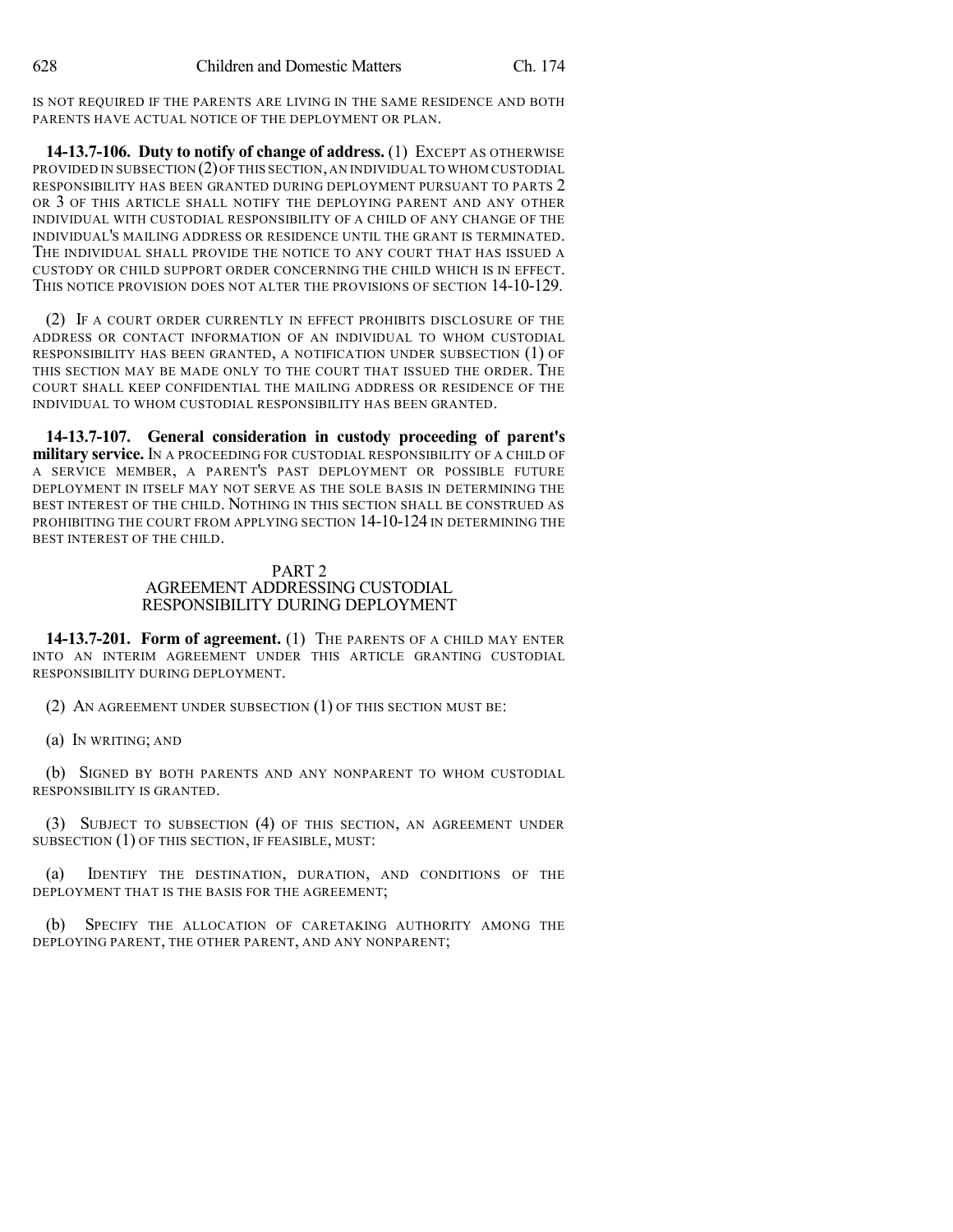(c) SPECIFY ANY DECISION-MAKING AUTHORITY THAT ACCOMPANIES A GRANT OF CARETAKING AUTHORITY;

(d) SPECIFY ANY GRANT OF LIMITED CONTACT TO A NONPARENT;

(e) IF, UNDER THE AGREEMENT, CUSTODIAL RESPONSIBILITY IS SHARED BY THE OTHER PARENT AND A NONPARENT, OR BY OTHER NONPARENTS, PROVIDE A PROCESS TO RESOLVE ANY DISPUTE THAT MAY ARISE;

(f) SPECIFY THE FREQUENCY, DURATION, AND MEANS, INCLUDING ELECTRONIC MEANS, BY WHICH THE DEPLOYING PARENT WILL HAVE CONTACT WITH THE CHILD, ANY ROLE TO BE PLAYED BY THE OTHER PARENT IN FACILITATING THE CONTACT,AND THE ALLOCATION OF ANY COSTS OF CONTACT;

(g) SPECIFY THE CONTACT BETWEEN THE DEPLOYING PARENT AND CHILD DURING THE TIME THE DEPLOYING PARENT IS ON LEAVE OR IS OTHERWISE AVAILABLE;

(h) ACKNOWLEDGE THAT ANY PARTY'S CHILD-SUPPORT OBLIGATION CANNOT BE MODIFIED BY THE AGREEMENT ALONE, AND THAT CHANGING THE TERMS OF THE OBLIGATION DURING DEPLOYMENT REQUIRES MODIFICATION BY COURT ORDER;

(i) PROVIDE THAT THE AGREEMENT WILL TERMINATE ACCORDING TO THE PROCEDURES UNDER PART 4 OF THIS ARTICLE AFTER THE DEPLOYING PARENT RETURNS FROM DEPLOYMENT; AND

(j) IF THE AGREEMENT MUST BE FILED PURSUANT TO SECTION 14-13.7-205, SPECIFY WHICH PARENT IS REQUIRED TO FILE THE AGREEMENT.

(4) THE OMISSION OF ANY OF THE ITEMS SPECIFIED IN SUBSECTION (3) OF THIS SECTION DOES NOT INVALIDATE AN AGREEMENT UNDER THIS SECTION.

(5) THE AGREEMENT MAY BE SUBMITTED TO THE COURT FOR APPROVAL TO BECOME AN ENFORCEABLE ORDER.

**14-13.7-202. Nature of authority created by agreement.** (1) AN AGREEMENT UNDER THIS PART 2IS AN INTERIM AGREEMENT AND TERMINATES PURSUANT TO PART 4 OF THIS ARTICLE AFTER THE DEPLOYING PARENT RETURNS FROM DEPLOYMENT, UNLESS THE AGREEMENT HAS BEEN TERMINATED BEFORE THAT TIME BY COURT ORDER OR MODIFICATION UNDER SECTION 14-13.7-203.THE AGREEMENT DOES NOT CREATE AN INDEPENDENT, CONTINUING RIGHT TO CARETAKING AUTHORITY, DECISION-MAKING AUTHORITY, OR LIMITED CONTACT IN AN INDIVIDUAL TO WHOM CUSTODIAL RESPONSIBILITY IS GIVEN.

(2) A NONPARENT WHO HAS CARETAKING AUTHORITY, DECISION-MAKING AUTHORITY, OR LIMITED CONTACT BY AN AGREEMENT UNDER THIS PART 2 HAS STANDING TO ENFORCE THE AGREEMENT UNTIL IT HAS BEEN TERMINATED BY COURT ORDER, BY MODIFICATION UNDER SECTION 14-13.7-203, OR UNDER PART 4 OF THIS ARTICLE.

**14-13.7-203. Modification of agreement.** (1) BY MUTUAL CONSENT, THE PARENTS OF A CHILD MAY MODIFY AN AGREEMENT REGARDING CUSTODIAL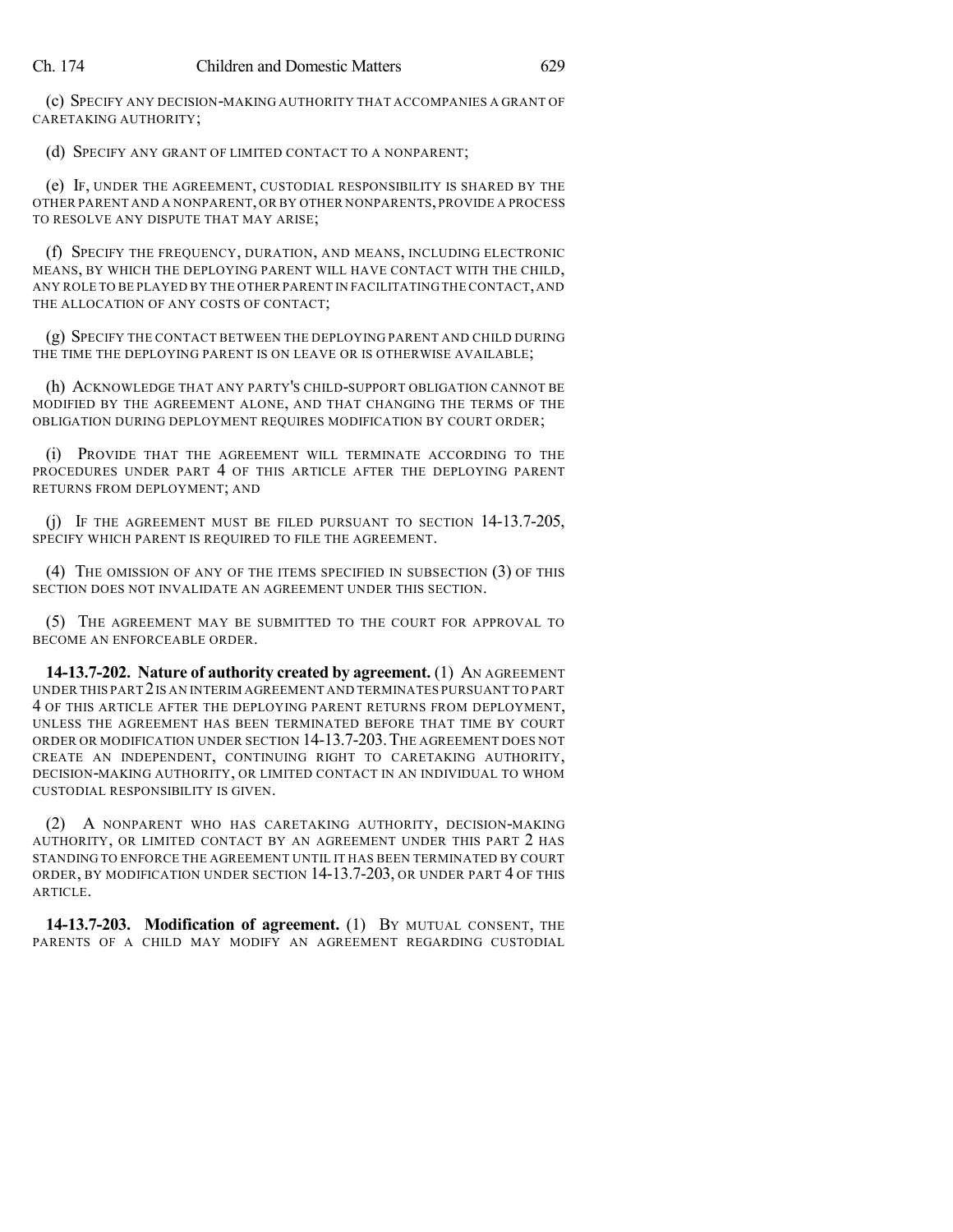RESPONSIBILITY MADE PURSUANT TO THIS PART 2.

(2) IF AN AGREEMENT IS MODIFIED UNDER SUBSECTION (1) OF THIS SECTION BEFORE DEPLOYMENT OF A DEPLOYING PARENT, THE MODIFICATION MUST BE IN WRITING AND SIGNED BY BOTH PARENTS AND ANY NONPARENT WHO WILL EXERCISE CUSTODIAL RESPONSIBILITY UNDER THE MODIFIED AGREEMENT.

(3) IF AN AGREEMENT IS MODIFIED UNDER SUBSECTION (1) OF THIS SECTION DURING DEPLOYMENT OF A DEPLOYING PARENT, THE MODIFICATION MUST BE AGREED TO IN A RECORD THAT IS SIGNED BY BOTH PARENTS AND ANY NONPARENT WHO WILL EXERCISE CUSTODIAL RESPONSIBILITY UNDER THE MODIFIED AGREEMENT, AND THE MODIFIED AGREEMENT MAY BE SUBMITTED TO THE COURT FOR APPROVAL TO BECOME AN ENFORCEABLE ORDER.

**14-13.7-204. Power of attorney.** A DEPLOYING PARENT, BY POWER OF ATTORNEY, MAY DELEGATE ALL OR PART OF HIS OR HER CUSTODIAL RESPONSIBILITY TO AN ADULT NONPARENT FOR THE PERIOD OF DEPLOYMENT IF NO OTHER PARENT POSSESSES CUSTODIAL RESPONSIBILITY UNDER LAW OF THIS STATE OTHER THAN THIS ARTICLE,OR IFA COURT ORDER CURRENTLY IN EFFECT PROHIBITS CONTACT BETWEEN THE CHILD AND THE OTHER PARENT. THE DEPLOYING PARENT MAY REVOKE THE POWER OF ATTORNEY BY SIGNING A REVOCATION OF THE POWER.

**14-13.7-205. Filing agreement or power of attorney with court.** AN AGREEMENT OR POWER OF ATTORNEY UNDER THIS PART 2 MUST BE FILED WITHIN A REASONABLE TIME WITH ANY COURT THAT HAS ENTERED AN ORDER ON CUSTODIAL RESPONSIBILITY OR CHILD SUPPORT THAT IS IN EFFECT CONCERNING THE CHILD WHO IS THE SUBJECT OF THE AGREEMENT OR POWER.THE CASE NUMBER AND HEADING OF THE PENDING CASE CONCERNING CUSTODIAL RESPONSIBILITY OR CHILD SUPPORT MUST BE PROVIDED TO THE COURT WITH THE AGREEMENT OR POWER.

## PART 3 JUDICIAL PROCEDURE FOR GRANTING CUSTODIAL RESPONSIBILITY DURING DEPLOYMENT

**14-13.7-301. Definition.** IN THIS PART 3, "CLOSE AND SUBSTANTIAL RELATIONSHIP" MEANS A RELATIONSHIP BETWEEN A CHILD AND A NONPARENT WHO HAS HAD PHYSICALCARE OF THE CHILD FOR MORE THAN ONE HUNDRED EIGHTY-TWO DAYS.

**14-13.7-302. Proceeding for interim custody order.** (1) AFTER A DEPLOYING PARENT RECEIVES NOTICE OF DEPLOYMENT AND UNTIL THE DEPLOYMENT TERMINATES, A COURT MAY ISSUE AN INTERIM ORDER, CONSISTENT WITH THE BEST INTERESTS OF THE CHILD, GRANTING CUSTODIAL RESPONSIBILITY, UNLESS PROHIBITED BY THE "SERVICEMEMBERS CIVIL RELIEF ACT", 50 U.S.C. APPENDIX SECTIONS 521 AND 522. A COURT MAY NOT ISSUE A PERMANENT ORDER GRANTING CUSTODIAL RESPONSIBILITY WITHOUT THE CONSENT OF THE DEPLOYING PARENT.

(2) AT ANY TIME AFTER A DEPLOYING PARENT RECEIVES NOTICE OF DEPLOYMENT, EITHER PARENT MAY FILE A MOTION REGARDING CUSTODIAL RESPONSIBILITY OF A CHILD DURING DEPLOYMENT. THE MOTION MUST BE FILED IN A PENDING PROCEEDING FOR CUSTODIAL RESPONSIBILITY IN A COURT WITH JURISDICTION UNDER SECTION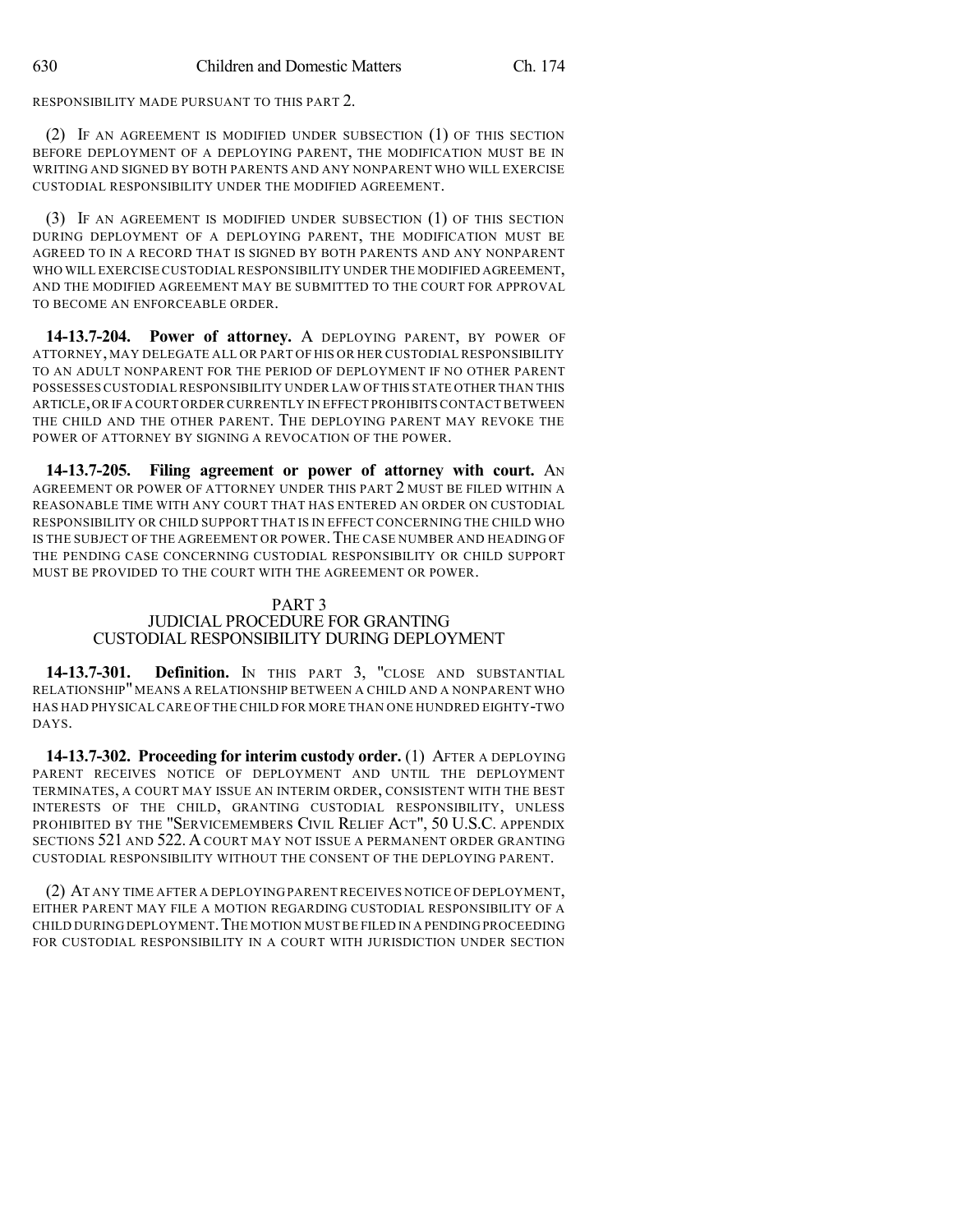14-13.7-104 OR, IF THERE IS NO PENDING PROCEEDING IN A COURT WITH JURISDICTION UNDER SECTION 14-13.7-104, IN A NEW ACTION FOR GRANTING CUSTODIAL RESPONSIBILITY DURING DEPLOYMENT.

**14-13.7-303. Expedited hearing.** IF A MOTION TO GRANT CUSTODIAL RESPONSIBILITY IS FILED UNDER SECTION 14-13.7-302 (2) BEFORE A DEPLOYING PARENT DEPLOYS, THE COURT SHALL CONDUCT AN EXPEDITED HEARING.

**14-13.7-304. Testimony by electronic means.** IN A PROCEEDING UNDER THIS PART 3, A PARTY OR WITNESS WHO IS NOT REASONABLY AVAILABLE TO APPEAR PERSONALLY MAY APPEAR, PROVIDE TESTIMONY, AND PRESENT EVIDENCE BY ELECTRONIC MEANS UNLESS THECOURT FINDS GOOD CAUSE TO REQUIRE A PERSONAL APPEARANCE.

**14-13.7-305. Effect of prior judicial orderor agreement.**(1) IN A PROCEEDING FOR A GRANT OF CUSTODIAL RESPONSIBILITY PURSUANT TO THIS PART 3, THE FOLLOWING RULES APPLY:

(a) A PRIOR JUDICIAL ORDER DESIGNATING CUSTODIAL RESPONSIBILITY IN THE EVENT OF DEPLOYMENT IS BINDING ON THE COURT UNLESS THE CIRCUMSTANCES MEET THE REQUIREMENTS OF LAW OF THIS STATE OTHER THAN THIS ARTICLE FOR MODIFYING A JUDICIAL ORDER REGARDING CUSTODIAL RESPONSIBILITY;

(b) THE COURT SHALL ENFORCE A PRIOR WRITTEN AGREEMENT BETWEEN THE PARENTS FOR DESIGNATING CUSTODIAL RESPONSIBILITY IN THE EVENT OF DEPLOYMENT, INCLUDING AN AGREEMENT EXECUTED UNDER PART 2 OF THIS ARTICLE, UNLESS THE COURT FINDS THAT THE AGREEMENT IS NOT IN THE BEST INTEREST OF THE CHILD.

**14-13.7-306. Grantof caretakingordecision-makingauthoritytononparent.** (1) ON MOTION OF A DEPLOYING PARENT AND IN ACCORDANCE WITH LAW OF THIS STATE OTHER THAN THIS ARTICLE, IF IT IS IN THE BEST INTEREST OF THE CHILD, A COURT MAY GRANT CARETAKING AUTHORITY TO A NONPARENT WHO IS AN ADULT FAMILY MEMBER OF THE CHILD OR AN ADULT WITH WHOM THE CHILD HAS A CLOSE AND SUBSTANTIAL RELATIONSHIP.

(2) UNLESS A GRANT OF CARETAKING AUTHORITY TO A NONPARENT UNDER SUBSECTION (1) OF THIS SECTION IS AGREED TO BY THE OTHER PARENT, THE GRANT IS LIMITED TO AN AMOUNT OF TIME NOT GREATER THAN:

(a) THE AMOUNT OF TIME GRANTED TO THE DEPLOYING PARENT UNDER A PERMANENT CUSTODY ORDER, BUT THE COURT MAY ADD UNUSUAL TRAVEL TIME NECESSARY TO TRANSPORT THE CHILD; OR

(b) IN THE ABSENCE OF A PERMANENT CUSTODY ORDER THAT IS CURRENTLY IN EFFECT, THE AMOUNT OF TIME THAT THE DEPLOYING PARENT HABITUALLY CARED FOR THE CHILD BEFORE BEING NOTIFIED OF DEPLOYMENT, BUT THE COURT MAY ADD UNUSUAL TRAVEL TIME NECESSARY TO TRANSPORT THE CHILD.

(c) IF A COURT FINDS THAT IT IS IN THE BEST INTERESTS OF THE CHILD, THE COURT MAY GRANT PART OF A DEPLOYING PARENT'S DECISION-MAKING AUTHORITY, IF THE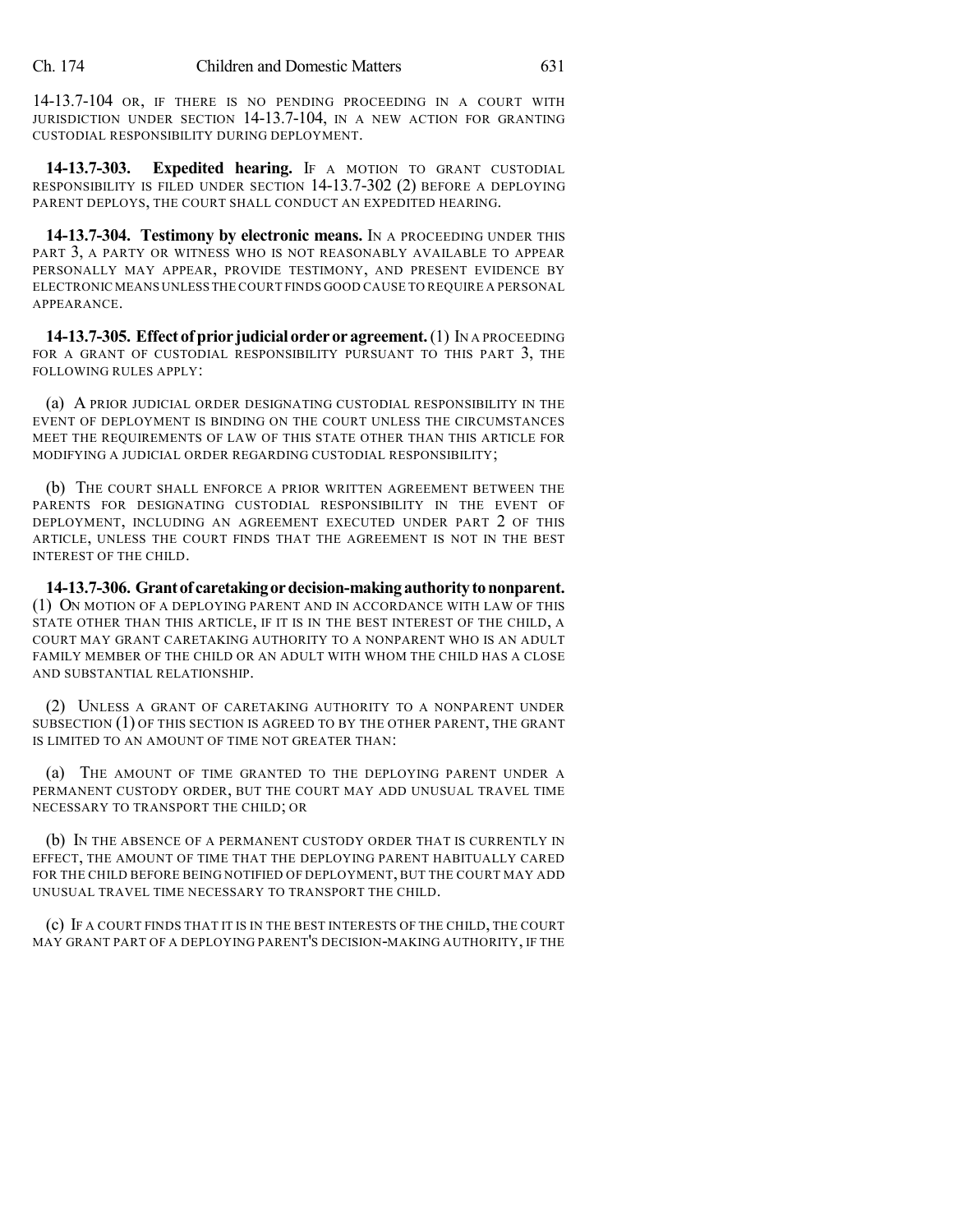DEPLOYING PARENT IS UNABLE TO EXERCISE THAT AUTHORITY, TO A NONPARENT WHO IS AN ADULT FAMILY MEMBER OF THE CHILD OR AN ADULT WITH WHOM THE CHILD HAS A CLOSE AND SUBSTANTIAL RELATIONSHIP. IF A COURT GRANTS THE AUTHORITY TO A NONPARENT, THE COURT SHALL SPECIFY THE DECISION-MAKING POWERS GRANTED, INCLUDING DECISIONS REGARDING THE CHILD'S EDUCATION, RELIGIOUS TRAINING, HEALTH CARE, EXTRACURRICULAR ACTIVITIES, AND TRAVEL.

**14-13.7-307. Grant of limited contact.** ON A MOTION OF A DEPLOYING PARENT, AND IN ACCORDANCE WITH LAW OF THIS STATE OTHER THAN THIS ARTICLE, UNLESS THE COURT FINDS THAT THE CONTACT WOULD NOT BE IN THE BEST INTEREST OF THE CHILD, A COURT SHALL GRANT LIMITED CONTACT TO A NONPARENT WHO IS A FAMILY MEMBER OF THE CHILD OR AN INDIVIDUAL WITH WHOM THE CHILD HAS A CLOSE AND SUBSTANTIAL RELATIONSHIP.

**14-13.7-308. Nature of authority created by interim custody order.** (1) A GRANT OF AUTHORITY UNDER THIS PART 3IS AN INTERIM GRANT OF AUTHORITY AND TERMINATES UNDER PART 4OFTHIS ARTICLE AFTER THE RETURN FROM DEPLOYMENT OF THE DEPLOYING PARENT, UNLESS THE GRANT HAS BEEN TERMINATED BEFORE THAT TIME BY COURT ORDER. THE GRANT DOES NOT CREATE AN INDEPENDENT, CONTINUING RIGHT TO CARETAKING AUTHORITY, DECISION-MAKING AUTHORITY,OR LIMITED CONTACT IN AN INDIVIDUAL TO WHOM IT IS GRANTED.

(2) A NONPARENT GRANTED CARETAKING AUTHORITY, DECISION-MAKING AUTHORITY, OR LIMITED CONTACT UNDER THIS PART 3 HAS STANDING TO ENFORCE THE GRANT UNTIL IT IS TERMINATED BY COURT ORDER OR UNDER PART 4 OF THIS ARTICLE.

**14-13.7-309. Content of interim custody order.** (1) AN ORDER GRANTING CUSTODIAL RESPONSIBILITY UNDER THIS PART 3 MUST:

(a) DESIGNATE THE ORDER AS AN INTERIM ORDER; AND

(b) IDENTIFY TO THE EXTENT FEASIBLE THE DESTINATION, DURATION, AND CONDITION OF THE DEPLOYMENT.

(2) IF APPLICABLE, AN ORDER FOR CUSTODIAL RESPONSIBILITY UNDER THIS PART 3 MUST:

(a) SPECIFY THE ALLOCATION OF CARETAKING AUTHORITY, DECISION-MAKING AUTHORITY, OR LIMITED CONTACT AMONG THE DEPLOYING PARENT, THE OTHER PARENT, AND ANY NONPARENT;

(b) IF THE ORDER DIVIDES CARETAKING OR DECISION-MAKING AUTHORITY BETWEEN INDIVIDUALS, OR GRANTS CARETAKING AUTHORITY TO ONE INDIVIDUAL AND LIMITED CONTACT TO ANOTHER, PROVIDE A PROCESS TO RESOLVE ANY DISPUTE THAT MAY ARISE;

(c) PROVIDE FOR LIBERAL COMMUNICATION BETWEEN THE DEPLOYING PARENT AND THE CHILD DURING DEPLOYMENT, INCLUDING THROUGH ELECTRONIC MEANS, UNLESS THE COURT FINDS IT IS NOT IN THE BEST INTEREST OF THE CHILD, AND ALLOCATE ANY COSTS OF COMMUNICATIONS;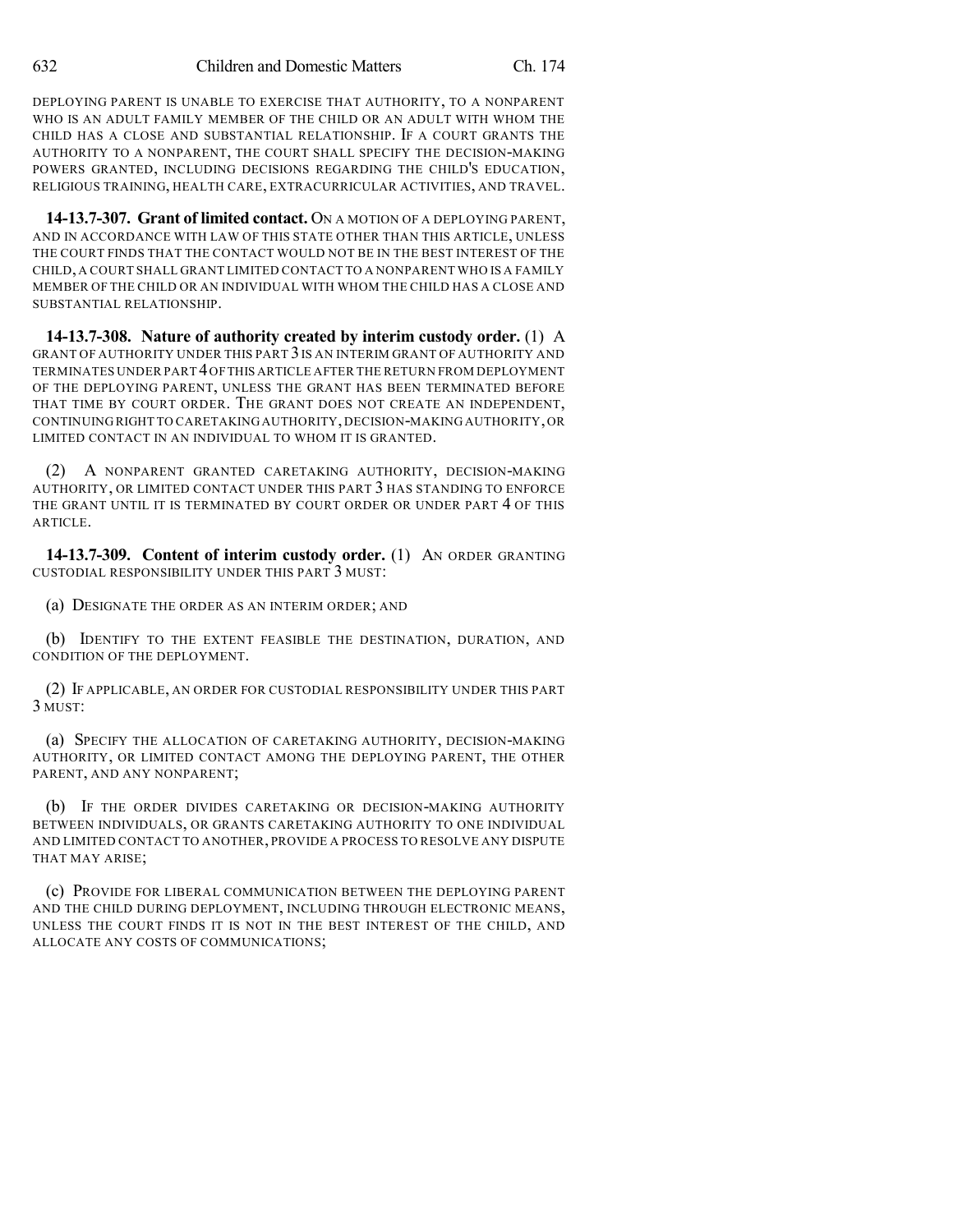(d) PROVIDE FOR LIBERAL CONTACT BETWEEN THE DEPLOYING PARENT AND THE CHILD DURING THE TIME THE DEPLOYING PARENT IS ON LEAVE OR OTHERWISE AVAILABLE, UNLESS THE COURT FINDS IT IS NOT IN THE BEST INTEREST OF THE CHILD;

(e) PROVIDE FOR REASONABLE CONTACT BETWEEN THE DEPLOYING PARENT AND THE CHILD AFTER RETURN FROM DEPLOYMENT UNTIL THE INTERIM ORDER IS TERMINATED, EVEN IF THE TIME OF CONTACT EXCEEDS THE TIME THE DEPLOYING PARENT SPENT WITH THE CHILD BEFORE ENTRY OF THE INTERIM ORDER; AND

(f) PROVIDE THAT THE ORDER WILL TERMINATE PURSUANT TO PART 4 OF THIS ARTICLE AFTER THE DEPLOYING PARENT RETURNS FROM DEPLOYMENT.

**14-13.7-310. Order for child support.** IF A COURT HAS ISSUED AN ORDER GRANTING CARETAKING AUTHORITY UNDER THIS PART 3, OR AN AGREEMENT GRANTING CARETAKING AUTHORITY HAS BEEN EXECUTED UNDER PART 2 OF THIS ARTICLE, THE COURT MAY ENTER AN INTERIM ORDER FOR CHILD SUPPORT CONSISTENT WITH LAW OF THIS STATE OTHER THAN THIS ARTICLE IF THE COURT HAS JURISDICTION UNDER THE "UNIFORM INTERSTATE FAMILY SUPPORT ACT", ARTICLE 5 OF THIS TITLE.

**14-13.7-311. Modifying or terminating grant of custodial responsibility to nonparent.** (1) EXCEPT FOR AN ORDER UNDER SECTION 14-13.7-305, EXCEPT AS OTHERWISE PROVIDED IN SUBSECTION (2) OF THIS SECTION, AND CONSISTENT WITH THE "SERVICEMEMBERS CIVIL RELIEF ACT", 50 U.S.C. APPENDIX SECTIONS 521 AND 522, ON MOTION OF A DEPLOYING OR OTHER PARENT OR ANY NONPARENT TO WHOM CARETAKING AUTHORITY,DECISION-MAKING AUTHORITY,OR LIMITED CONTACT HAS BEEN GRANTED, THE COURT MAY MODIFY OR TERMINATE THE GRANT IF THE MODIFICATION OR TERMINATION IS CONSISTENT WITH THIS PART 3 AND IT IS IN THE BEST INTEREST OF THE CHILD. A MODIFICATION IS AN INTERIM MODIFICATION AND TERMINATES PURSUANT TO PART 4 OF THIS ARTICLE AFTER THE DEPLOYING PARENT RETURNS FROM DEPLOYMENT, UNLESS THE GRANT HAS BEEN TERMINATED BEFORE THAT TIME BY COURT ORDER.

(2) ON MOTION OF A DEPLOYING PARENT, THE COURT SHALL TERMINATE A GRANT OF LIMITED CONTACT, UNLESS IT IS NOT IN THE BEST INTERESTS OF THE CHILD.

#### PART 4 RETURN FROM DEPLOYMENT

**14-13.7-401. Procedure for terminating interim grant of custodial responsibility established by agreement.** (1) AT ANY TIME AFTER RETURN FROM DEPLOYMENT, AN INTERIM AGREEMENT GRANTING CUSTODIAL RESPONSIBILITY UNDER PART 2 OF THIS ARTICLE MAY BE TERMINATED BY AN AGREEMENT TO TERMINATE SIGNED BY THE DEPLOYING PARENT AND THE OTHER PARENT.

(2) AN INTERIM AGREEMENT UNDER PART 2 OF THIS ARTICLE GRANTING CUSTODIAL RESPONSIBILITY TERMINATES:

(a) IF AN AGREEMENT TO TERMINATE UNDER SUBSECTION (1) OF THIS SECTION SPECIFIES A DATE FOR TERMINATION ON THAT DATE; OR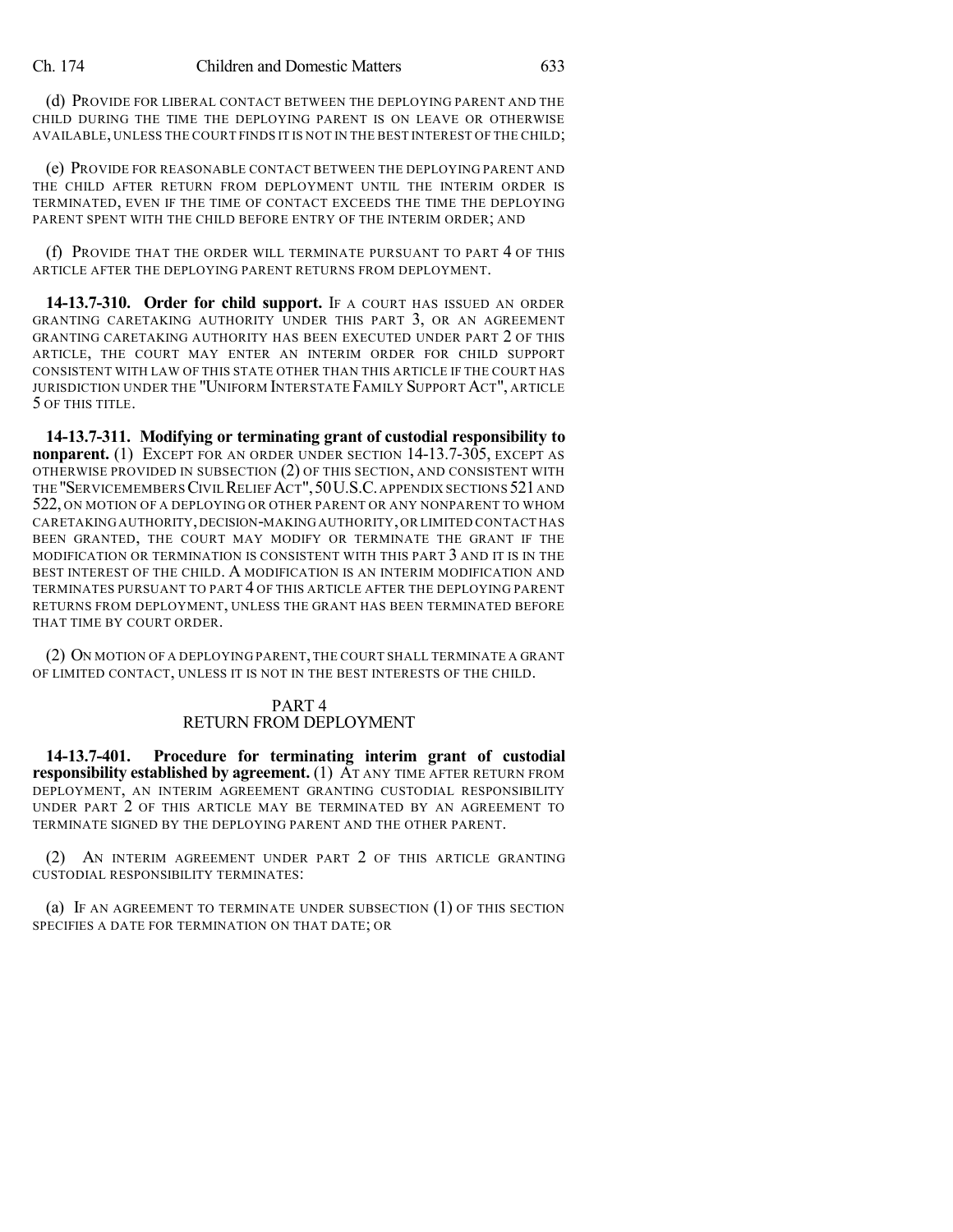(b) IF THE AGREEMENT TO TERMINATE DOES NOT SPECIFY A DATE, ON THE DATE THE AGREEMENT TO TERMINATE IS SIGNED BY THE DEPLOYING PARENT AND THE OTHER PARENT.

(3) IN THE ABSENCE OF AN AGREEMENT TO TERMINATE UNDER SUBSECTION (1) OF THIS SECTION, AN INTERIM AGREEMENT GRANTING CUSTODIAL RESPONSIBILITY TERMINATES UNDER PART 2 OF THIS ARTICLE THIRTY-FIVE DAYS AFTER THE DEPLOYING PARENT GIVES NOTICE TO THE OTHER PARENT THAT THE DEPLOYING PARENT RETURNED FROM DEPLOYMENT.

(4) IF AN INTERIM AGREEMENT GRANTING CUSTODIAL RESPONSIBILITY WAS FILED WITH A COURT PURSUANT TO SECTION 14-13.7-205, AN AGREEMENT TO TERMINATE THE INTERIM AGREEMENT MUST ALSO BE FILED WITH THAT COURT WITHIN A REASONABLE TIME AFTER THE SIGNING OF THE AGREEMENT. THE CASE NUMBER AND HEADING OF THE CASE CONCERNING CUSTODIAL RESPONSIBILITY OR CHILD SUPPORT MUST BE PROVIDED TO THE COURT WITH THE AGREEMENT TO TERMINATE.

**14-13.7-402. Consent procedure for terminating interim grant of custodial responsibility established by court order.** AT ANY TIME AFTER A DEPLOYING PARENT RETURNS FROM DEPLOYMENT, THE DEPLOYING PARENT AND THE OTHER PARENT MAY FILE WITH THE COURT AN AGREEMENT TO TERMINATE AN INTERIM ORDER FOR CUSTODIAL RESPONSIBILITY ISSUED UNDER PART 3 OF THIS ARTICLE. AFTER AN AGREEMENT HAS BEEN FILED, THE COURT SHALL ISSUE AN ORDER TERMINATING THE INTERIM ORDER EFFECTIVE ON THE DATE SPECIFIED IN THE AGREEMENT. IF A DATE IS NOT SPECIFIED, THE ORDER IS EFFECTIVE IMMEDIATELY.

**14-13.7-403. Visitation before termination of interim grant of custodial responsibility.**AFTER A DEPLOYING PARENT RETURNS FROM DEPLOYMENT UNTIL AN INTERIM AGREEMENT OR AN INTERIM ORDER FOR CUSTODIAL RESPONSIBILITY ESTABLISHED UNDER PARTS 2 OR 3 OF THIS ARTICLE IS TERMINATED, THE COURT SHALL IMMEDIATELY ISSUE AN INTERIM ORDER GRANTING THE DEPLOYING PARENT REASONABLE CONTACT WITH THE CHILD CONSISTENT WITH THE DEPLOYED PARENT'S POST DEPLOYMENT LEAVE, UNLESS THE COURT FINDS IT IS NOT IN THE BEST INTEREST OF THE CHILD, EVEN IF THE TIME OF CONTACT EXCEEDS THE TIME THE DEPLOYING PARENT SPENT WITH THE CHILD BEFORE DEPLOYMENT.

**14-13.7-404. Termination by operation of law of interim grant of custodial responsibility established by court order.** (1) IF AN AGREEMENT BETWEEN THE PARTIES TO TERMINATE AN INTERIM ORDER FOR CUSTODIAL RESPONSIBILITY UNDER PART 3 OF THIS ARTICLE HAS NOT BEEN FILED, THE ORDER TERMINATES THIRTY-FIVE DAYS AFTER THE DEPLOYING PARENT GIVES NOTICE TO THE OTHER PARENT AND ANY NONPARENT GRANTED CUSTODIAL RESPONSIBILITY THAT THE DEPLOYING PARENT HAS RETURNED FROM DEPLOYMENT.

(2) APROCEEDING SEEKING TO PREVENT TERMINATION OF AN INTERIM ORDER FOR CUSTODIAL RESPONSIBILITY IS GOVERNED BY SECTIONS 14-10-124 AND 14-10-129.

### PART 5 MISCELLANEOUS PROVISIONS

**14-13.7-501. Uniformity of application and construction.** IN APPLYING AND